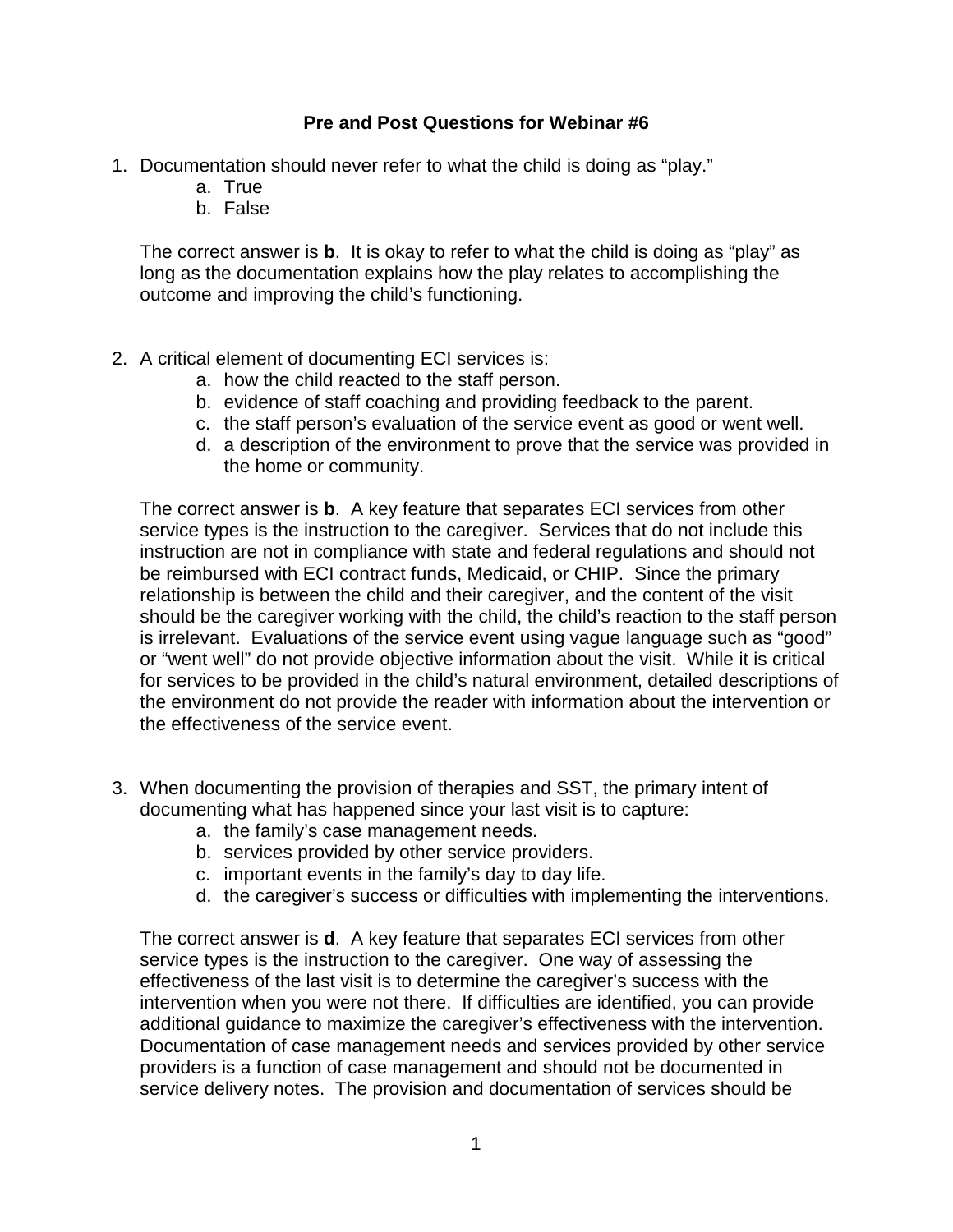respectful of the family's right to privacy. Therefore events that do not impact nor are impacted by service provision should not be included in the child's record.

- 4. Activities performed on a service visit are reimbursable by third party payers and Part C funds when the documentation includes:
	- a. a verbatim citation of the outcome.
	- b. the parent's statements about what they want the child to do.
	- c. how the activity helps the child achieve the identified outcomes.
	- d. the IFSP indicating the total authorized number of units for the service discipline.

The correct answer is **c**. Services that do not address the child's documented needs are not reimbursable. The outcomes must be linked to identified needs and documentation must clearly describe how the activity addresses the outcomes. Stating the parent's wants is insufficient, as services must address a documented developmental need. Copying the outcome verbatim from the IFSP does not establish a link between the outcome and the activity. Similarly, the authorization of the service does not establish the links between the need, outcome and activity.

- 5. Quality service documentation should include:
	- a. the child's response to the intervention, what the caregiver did well, and where the caregiver needed assistance.
	- b. what the caregiver did well, where the caregiver needed assistance, and the child's emotional state.
	- c. where the caregiver needed assistance, the child's emotional state, and the child's response to the intervention.
	- d. the child's emotional state, the child's response to the intervention, and what the caregiver did well.

The correct answer is **a**. The effectiveness of the service event can be determined by the child's response to the intervention and the caregiver's success at using the intervention. The child's emotional state is only relevant to the degree that it becomes a barrier to performing the activity.

- 6. HHSC medical policy requires:
	- a. the application of professional expertise.
	- b. separate outcomes for each service discipline.
	- c. the IFSP to identify the disciplines for each outcome.
	- d. the IFSP to identify the interventions each discipline will use to obtain the outcome.

The correct answer is **a**. Regardless of service or provider type, oversight agencies must see evidence of professional expertise to justify reimbursement of the service.